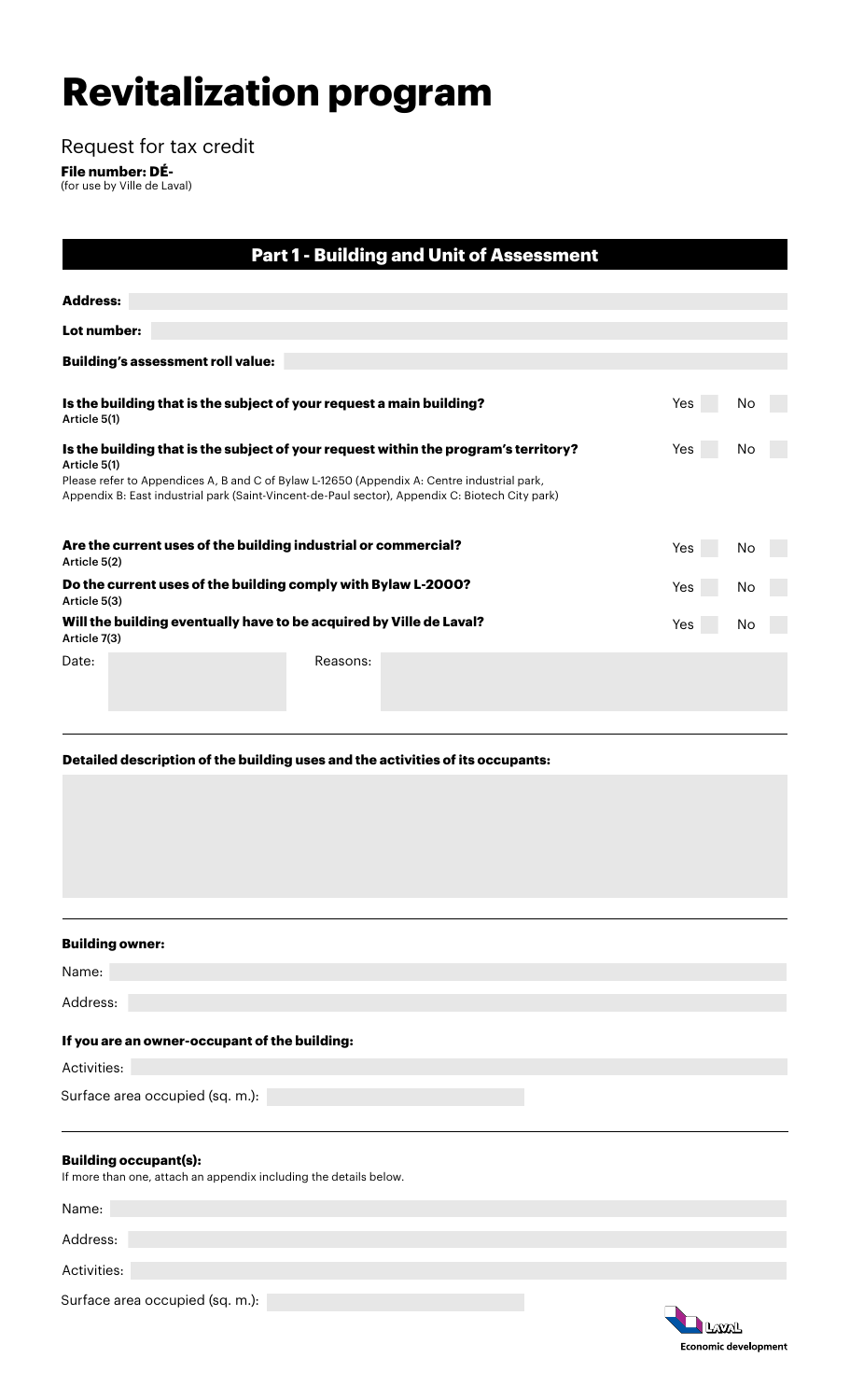|                                                                                                                                                         |             | Part 2 - Work                      |                                         |     |    |  |
|---------------------------------------------------------------------------------------------------------------------------------------------------------|-------------|------------------------------------|-----------------------------------------|-----|----|--|
| Construction                                                                                                                                            | Demolition- | Renovation                         | Expansion                               |     |    |  |
| Article 6                                                                                                                                               | rebuilding  |                                    |                                         |     |    |  |
|                                                                                                                                                         |             |                                    |                                         |     |    |  |
| <b>Specify:</b><br>Provide details of the project and primary costs related to the work.                                                                |             |                                    |                                         |     |    |  |
|                                                                                                                                                         |             |                                    |                                         |     |    |  |
|                                                                                                                                                         |             |                                    |                                         |     |    |  |
|                                                                                                                                                         |             |                                    |                                         |     |    |  |
|                                                                                                                                                         |             |                                    |                                         |     |    |  |
|                                                                                                                                                         |             |                                    |                                         |     |    |  |
|                                                                                                                                                         |             |                                    |                                         |     |    |  |
| Permit application date:                                                                                                                                |             |                                    |                                         |     |    |  |
| Project start date:                                                                                                                                     |             | Estimated project completion date: |                                         |     |    |  |
| Total estimated cost of work:                                                                                                                           |             |                                    |                                         |     |    |  |
| Surface area before work (sq. m.):                                                                                                                      |             |                                    | Surface area after work (sq. m.):       |     |    |  |
|                                                                                                                                                         |             |                                    |                                         |     |    |  |
| Minimum expected increase in assessment roll value following eligible work:<br>Article 8                                                                |             |                                    |                                         |     |    |  |
| In your opinion, will the increase in the building's value following completion of the work<br>compared to its value prior to the work be at least 30%? |             |                                    |                                         | Yes | No |  |
| Other investments, equipment, etc. (excluding the above-mentioned work):                                                                                |             |                                    |                                         |     |    |  |
|                                                                                                                                                         |             |                                    |                                         |     |    |  |
|                                                                                                                                                         |             |                                    |                                         |     |    |  |
|                                                                                                                                                         |             |                                    |                                         |     |    |  |
| Will the work be certified?                                                                                                                             |             |                                    | Indicate which certification:           |     |    |  |
| Article 10(f)<br>Yes                                                                                                                                    | No          | Article 1                          | <b>BOMA BEST Certification</b>          |     |    |  |
|                                                                                                                                                         |             |                                    | <b>LEED Canada Certification</b>        |     |    |  |
|                                                                                                                                                         |             |                                    | Living Building Challenge Certification |     |    |  |
| Will the uses following the work comply with Bylaw L-2000?                                                                                              |             |                                    |                                         | Yes | No |  |
| Article 5(4)                                                                                                                                            |             |                                    |                                         |     |    |  |
| Will the building uses following the work be industrial or commercial?<br>Article 5(2)                                                                  |             |                                    |                                         | Yes | No |  |
|                                                                                                                                                         |             |                                    |                                         |     |    |  |
| Is any part of the work eligible for other tax credit programs?<br>Article 7(1)                                                                         |             |                                    |                                         | Yes | No |  |
| Which part of the work?                                                                                                                                 |             |                                    |                                         |     |    |  |
|                                                                                                                                                         |             |                                    |                                         |     |    |  |
|                                                                                                                                                         |             |                                    |                                         |     |    |  |
| Is any part of the work exempt from property taxes or eligible for a property tax refund?<br>Article 7(2)                                               |             |                                    |                                         | Yes | No |  |
| Which part of the work?                                                                                                                                 |             |                                    |                                         |     |    |  |
|                                                                                                                                                         |             |                                    |                                         |     |    |  |